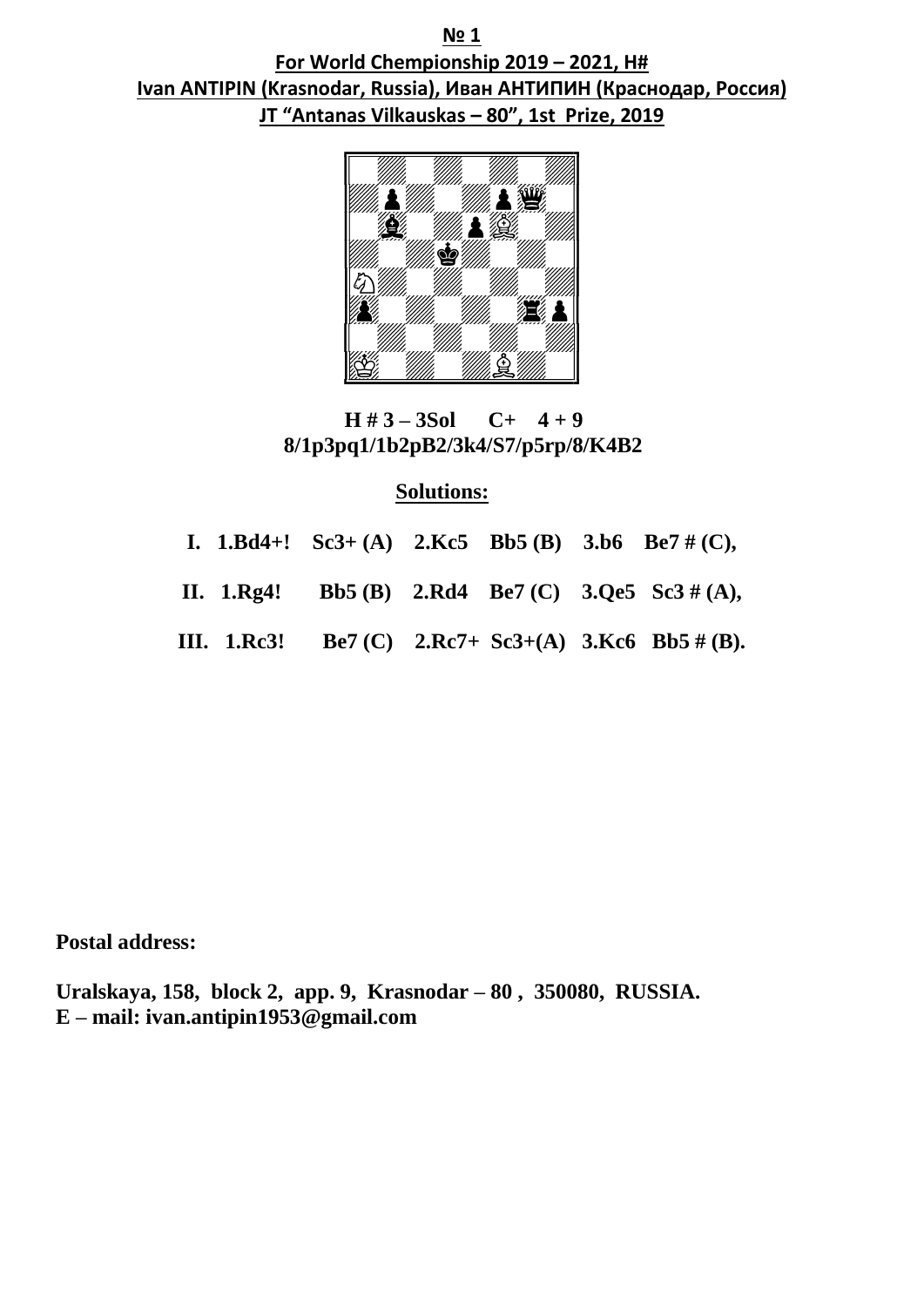**№ 2 For World Chempionship 2019 – 2021, H# Ivan ANTIPIN (Krasnodar, Russia), Иван АНТИПИН (Краснодар, Россия) JT "Tibor ERSEK – 80 ", 4th Prize, 2021**



**H**  $\sharp$  3 C+ 4 + 12 **b**) Pa3 -- > c3, c) Rc7 -- > c6, d) Pf3 -- > c3  **4k2r/1pr1q1s1/5s2/1b5P/8/p3pp1P/1p6/4K2R** 

#### **SOLUTION:**

|  | a) 1.Qf7! Rh2 2.Re7 Rc2 |  |  | 3.Sd7 Rc8 # (mm),                                       |
|--|-------------------------|--|--|---------------------------------------------------------|
|  |                         |  |  | b) $1.Bd7!$ $0-O$ $2.Kd8$ $Ra1$ $3.Kc8$ $Ra8 \# (mm)$ , |
|  |                         |  |  | c) $1.5g4!$ h x g4 $2.8g6$ h x g6 $3.68$ R x h8 # (mm), |
|  |                         |  |  | d) $1.0 - 0!$ Rh1-f1 2.Kh8 R x f6 3.Rg8 Rh6 # (mm).     |

 **Тема ТТ – 255 «SuperProblem»: белая фигура даёт мат на поле, на котором в другой фазе находился чёрный король в матовой позиции + белая ладья – на 4-х угловых полях : Ra1 – Ra8 – Rh8 – Rh1 + короткие рокировки обеих сторон + правильные маты !** 

**Postal address:**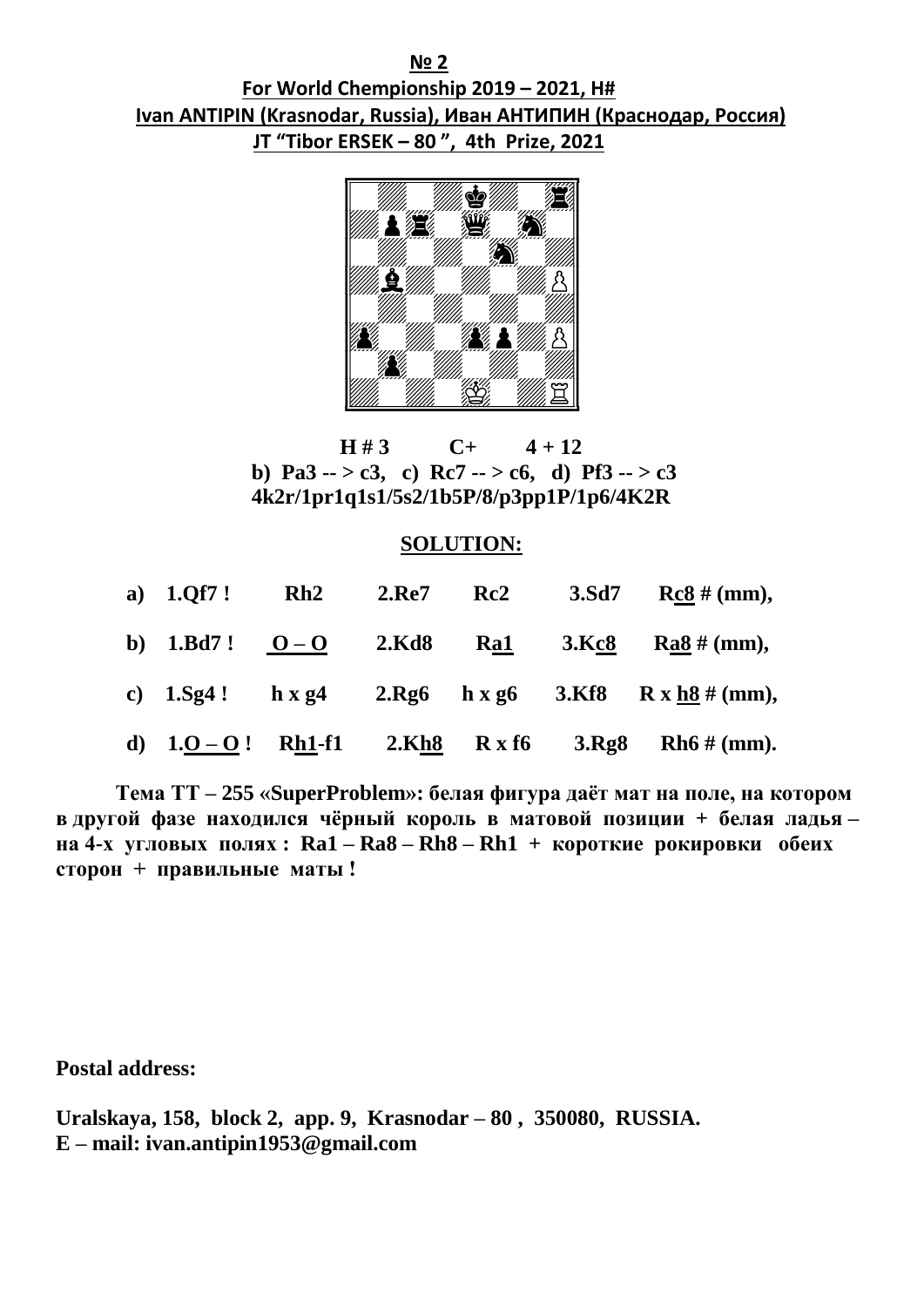**№ 3 For World Chempionship 2019 – 2021, H# Ivan ANTIPIN (Krasnodar, Russia), Иван АНТИПИН (Краснодар, Россия) JT «V.Barsukov – 80», 5th Prize, 2019** 



 **H # 2 C+ 4 + 10 b**)  $-$ **Bh3**, **c**) = **b**  $-$ **Sf5**, **d**) = **c**)  $-$ **p. b7**, **e**) = **d**)  $-$ **Sg7 1K5b/rp3ps1/2p1k3/5s2/3R4/4S2b/2P2p2/8** 

#### **SOLUTIONS:**

| a)            | $1.Se7$ ! | Sc4    | 2.Bf5        | $Rd6#$ ,                  |
|---------------|-----------|--------|--------------|---------------------------|
| b)            | 1.Ke5!    | c3     | <b>2.Se6</b> | $\text{Sg4}\,\text{\#}$ , |
| $\mathbf{c})$ | 1.f1R!    | Kc7    | <b>2.Rf6</b> | $Re4#$ ,                  |
| $\mathbf{d}$  | 1.Re7!    | Sd5    | 2.Kd7        | $Sc7#$ ,                  |
| $\bf e)$      | 1.Ke7!    | $Sf5+$ | 2.Kf8        | $Rd8#$ .                  |

**Тhеme: «Стриптиз» (не менее трёх близнецов).**

**Postal address:**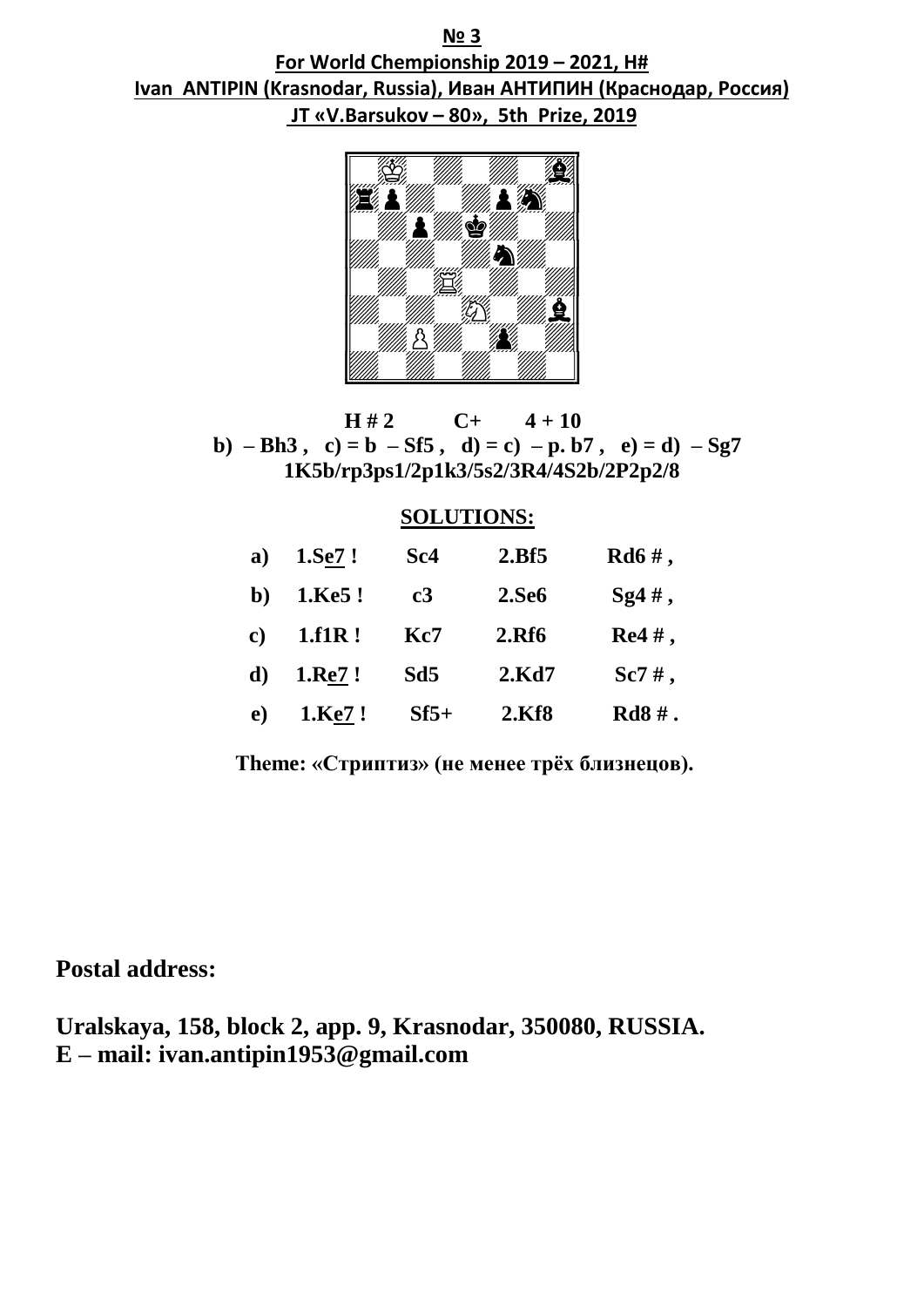**№ 4 For World Chempionship 2019 – 2021, H# Ivan ANTIPIN (Krasnodar, Russia), Иван АНТИПИН (Краснодар, Россия) MT «Pal Benko» , 7th-8th Prize (Section H # 3-n), 2020**



# $H \# 5,5 - 2Sol$  C+ 2 + 12  **2r3k1/3p2s1/1b1Kp2s/p2p4/8/3q4/P6r/3b4**

# **SOLUTIONS:**

|  |  |  | I. $1Ke7!$ 2.Bb3 $a \times b3$ 3.Rc4 $b \times c4$ |                                                                  |
|--|--|--|----------------------------------------------------|------------------------------------------------------------------|
|  |  |  |                                                    | 4.Sf7 $c \times d5$ 5.Rh8 $d \times e6$ 6.Qh7 $e \times f7 \#$ . |
|  |  |  |                                                    | II. $1a4!$ 2.0b5 $a \times b5$ 3.Rc6+ $b \times c6$              |
|  |  |  |                                                    | 4.Kh8 $c \times d7$ 5.Sg8 d8S 6.Rh7 Sf7 #.                       |

**Postal address:**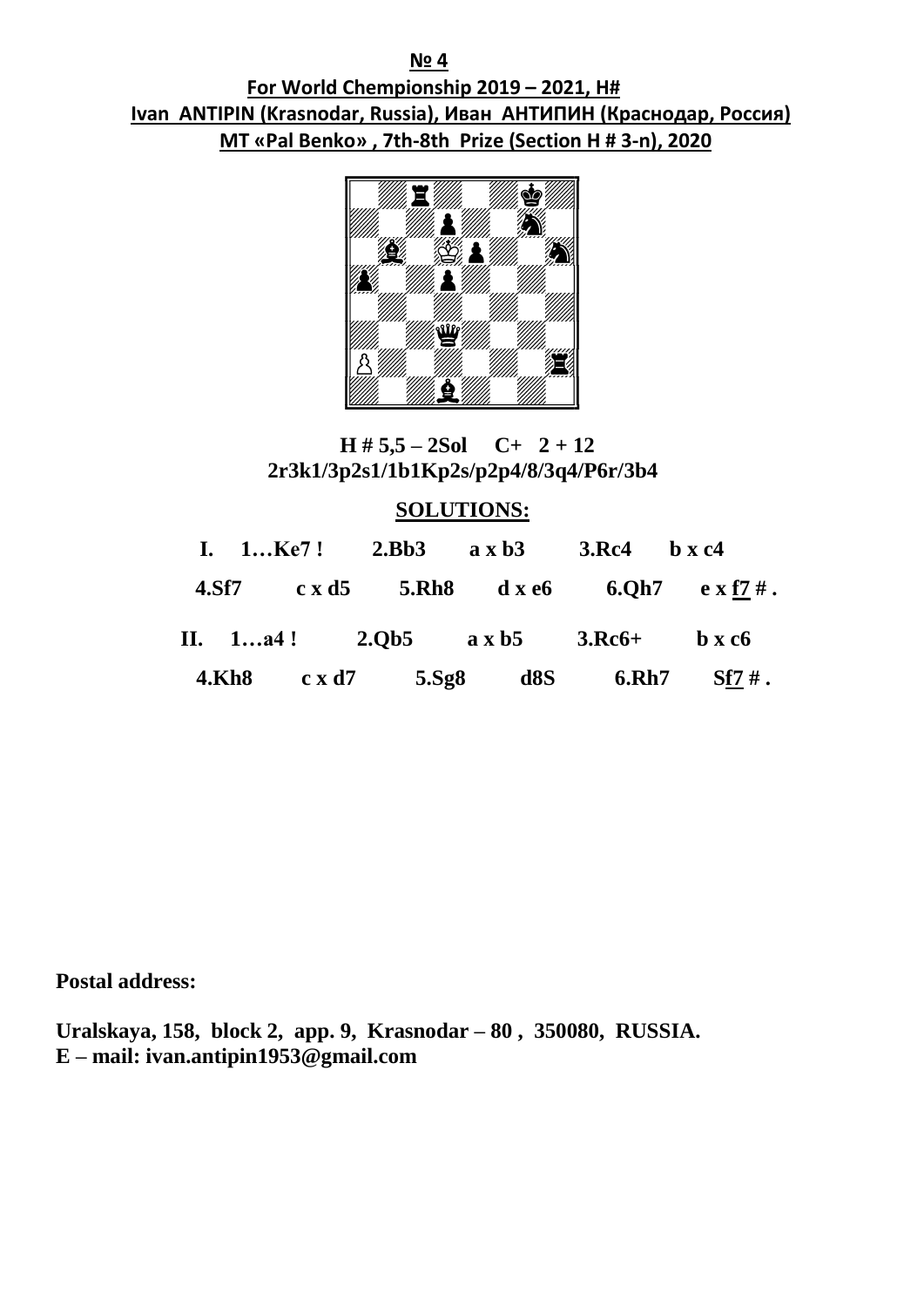**№ 5 For World Chempionship 2019 – 2021. H# Ivan ANTIPIN (Krasnodar, Russia), Иван АНТИПИН (Краснодар, Россия) «SuperProblem», TT – 219, 1HM, 2019** 



# $H \# 4 - 2Sol$  C+  $6 + 11$  **8/4s2b/2kp4/3s1r2/p1P1Kp2/pPr2P2/B3P3/4q3**

### **SOLUTIONS:**

| I. $1.R x c4+!$ Kd3 $2.Kb5$                  |    |              | $\mathbf b \mathbf x$ a4+ |
|----------------------------------------------|----|--------------|---------------------------|
| $3. K x a4$ $K x c4$ $4. Q a5$               |    |              | $Bb3#$ .                  |
| II. $1. R \times 13!$ $K \times 13$ $2. Re5$ |    |              | $c \times d5+$            |
| 3.Kxd5                                       | e3 | <b>4.Sc6</b> | $\mathbf{b}4\,\#$ .       |

**Тhеme: «Двуцветный Книст».**

**Postal address:**